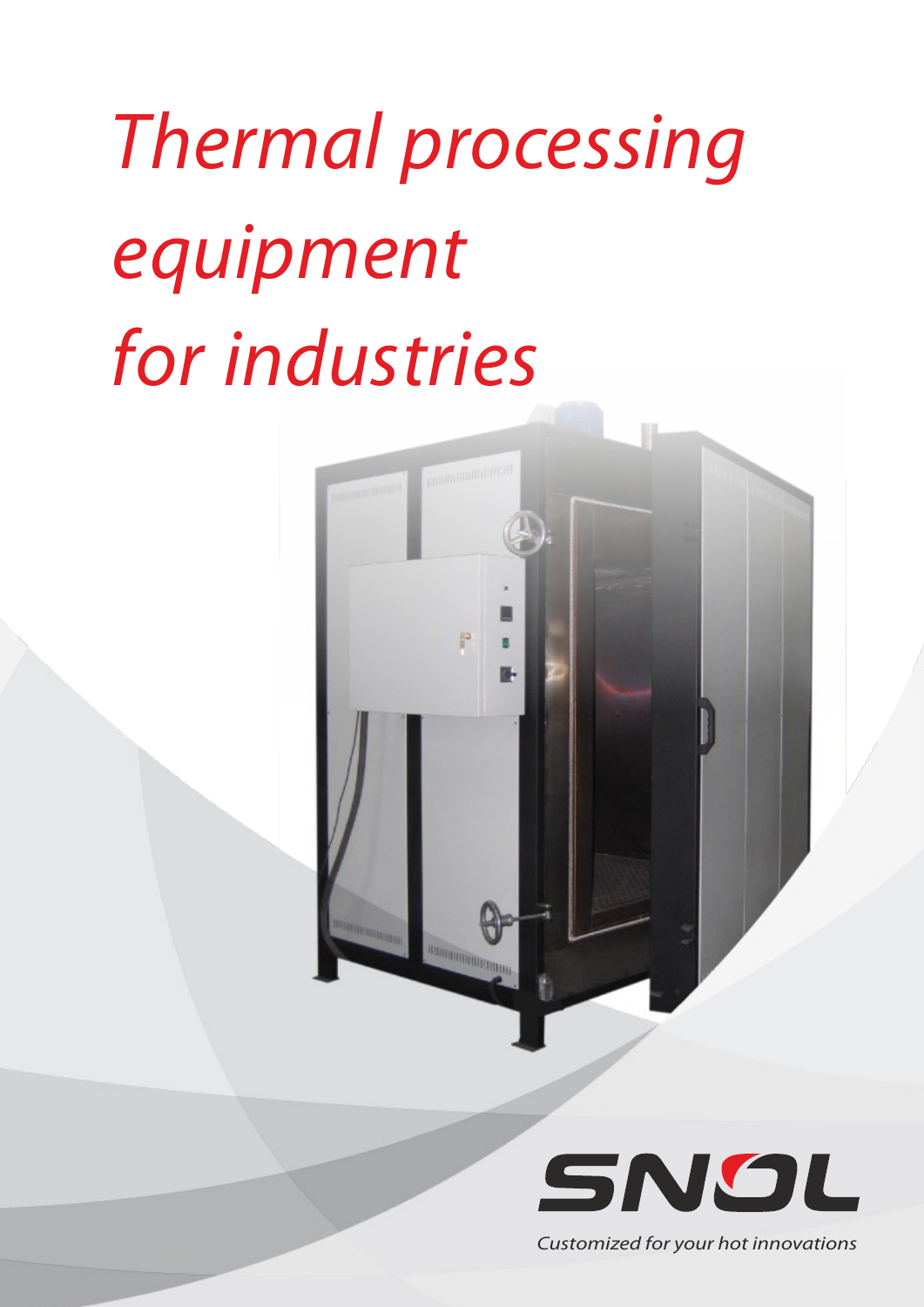SNOL department has been producing heat treatment equipment for laboratory and industrial applications since 1960. SNOL department belongs to JSC Umega group which is the largest metal processing company in Baltic States, having more than 700 employees. The company pays particular attention to the product development by using advanced technologies and scientific progresses in order to meet individual user needs. Highly qualified personnel and premium materials result in high quality, reliability, and durability of our manufactured products.

SNOL exports 90% of its production. Nowadays, our customers' satisfaction resulted the grow of sales and SNOL brand awareness in more than 40 countries, not only in European markets but also in our new regions like Asia, Middle East, Africa, North and South America.

### Main products lines:

- Laboratory Furnaces
- Laboratory Ovens
- Industrial Furnaces
- Industrial Ovens
- Custom-built Furnaces and Ovens
- Thermal insulation materials
- **•**  Storage constructions (Shelving systems and Pallet racks)

### SNOL advantages:

- **•**  Made by European standards SNOL products bear CE mark and company's Quality Management System is certified by Bureau Veritas Quality International in compliance with ISO 9001:2008 / LST EN ISO 9001:2008 standards.
- One of the biggest manufacturer in the world reaching more than 4000 units per year
- Reliability we pay specific attention to products functionality and features
- Our professional engineers team are ready to offer solutions for your Hot innovations
- Short lead time we keep our most popular in stock and 90% of our production is built in house
- Durability Customers have been using SNOL products for more than 50 years

**RUMBOA** the state of the company of the state and the state of the state of the state of the state of the state of the<br>The state of the state of the state of the state of the state of the state of the state of the state of the st a contracto de concerta de concerta de  $\begin{array}{ll} \mathbf{R}^{\mathbf{1}}_{\mathbf{1}} & \mathbf{R}^{\mathbf{2}}_{\mathbf{2}} & \mathbf{R}^{\mathbf{3}}_{\mathbf{3}} & \mathbf{R}^{\mathbf{3}}_{\mathbf{3}} & \mathbf{R}^{\mathbf{3}}_{\mathbf{3}} & \mathbf{R}^{\mathbf{3}}_{\mathbf{3}} & \mathbf{R}^{\mathbf{3}}_{\mathbf{3}} & \mathbf{R}^{\mathbf{3}}_{\mathbf{3}} & \mathbf{R}^{\mathbf{3}}_{\mathbf{3}} & \mathbf{R}^{\mathbf{3}}_{\mathbf{3}} & \mathbf$  $\begin{array}{l} \begin{array}{l} \begin{array}{l} \begin{array}{l} \begin{array}{l} \begin{array}{l} \end{array} \\ \end{array} \\ \begin{array}{l} \begin{array}{l} \end{array} \\ \begin{array}{l} \end{array} \end{array} \end{array} \end{array} \end{array} \end{array} \begin{array}{l} \begin{array}{l} \begin{array}{l} \begin{array}{l} \end{array} \\ \begin{array}{l} \end{array} \\ \begin{array}{l} \end{array} \\ \begin{array}{l} \end{array} \end{array} \end{array} \end{array} \begin{array}{l} \begin{array}{l} \begin{array}{l} \$ **SAMAR** æ **CARLO CAR**  $5NQ$ 





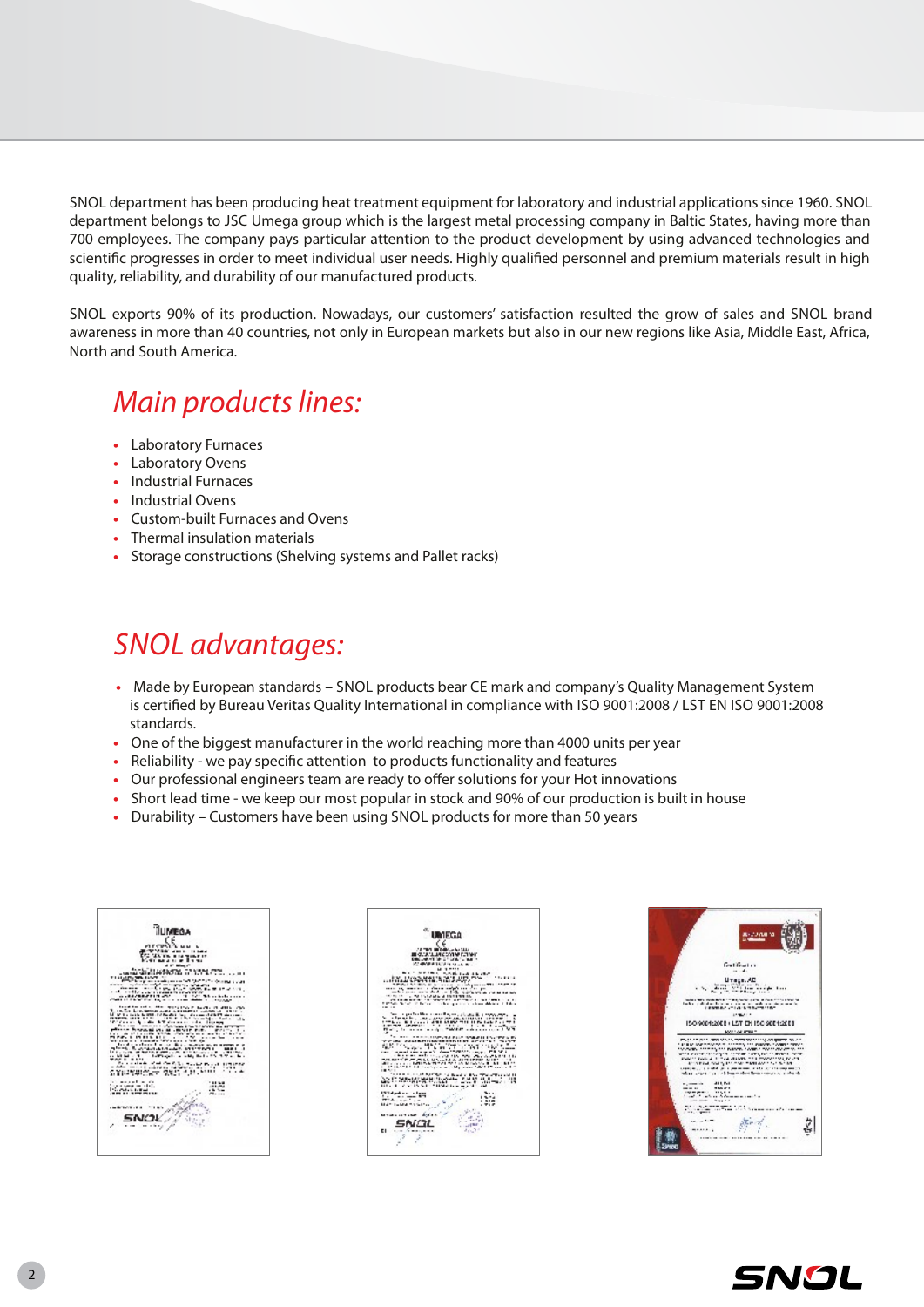#### **2. High-temperature electric furnaces**

#### **3. Other thermal processing equipment**

#### **4. Customised thermal processing equipment designed to customer specification**

| 4.2 Shaft electric furnace SNOL 40/1000 10                      |  |
|-----------------------------------------------------------------|--|
|                                                                 |  |
|                                                                 |  |
| 4.5 Chamber furnace for explosive environment SNOL 1560/200. 12 |  |
| 4.6 Chamber furnace SNOL 590/1500 with a removable hearth. 12   |  |
|                                                                 |  |
|                                                                 |  |
|                                                                 |  |
|                                                                 |  |

#### **5. Control devices**

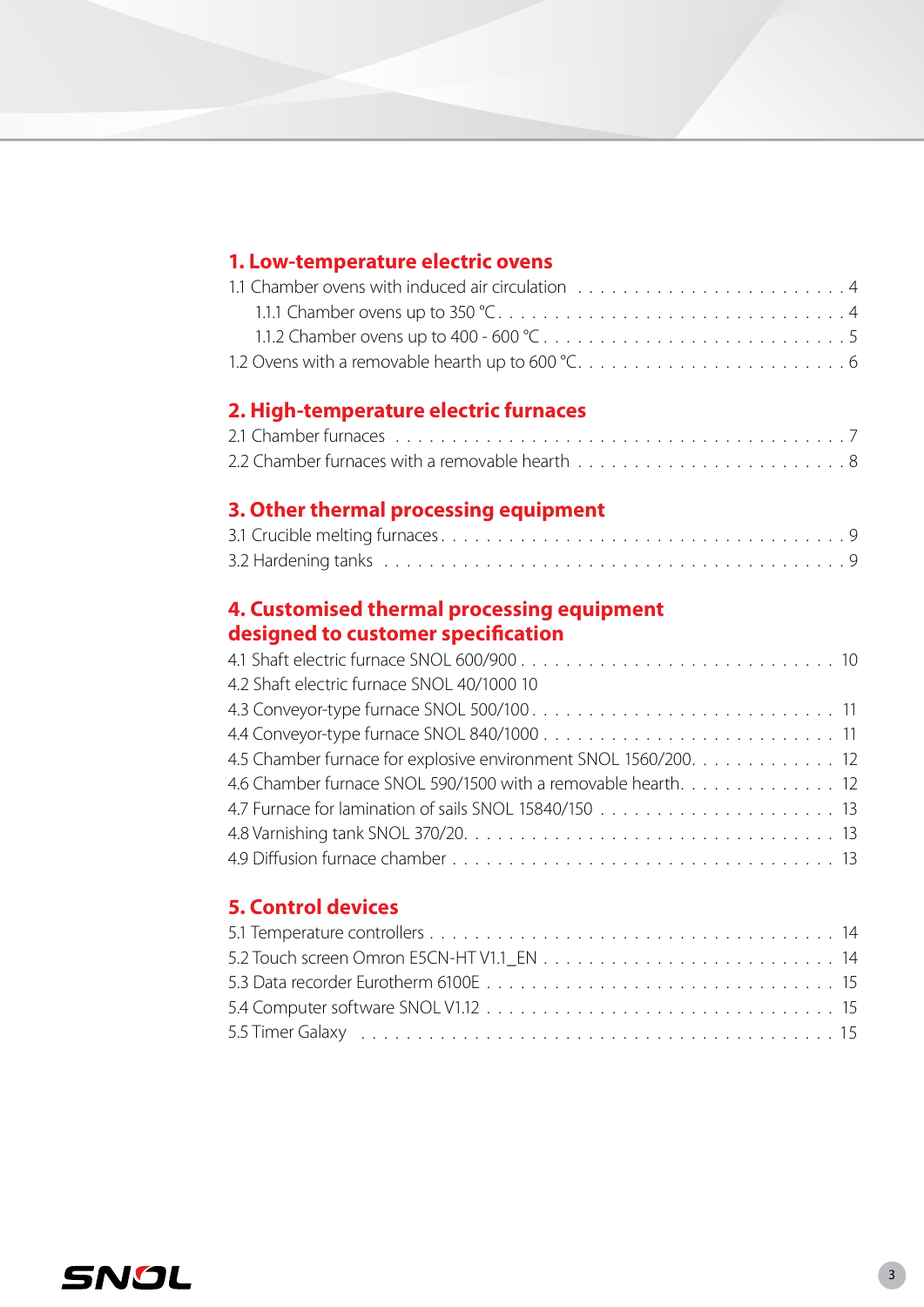### **1.1 Chamber ovens with induced air circulation 1.1.1 Chamber ovens up to 350 °C**

Universal industrial electric furnaces / ovens with induced air circulation are suitable for various materials curing, primary heating, and other thermal treatment processes up to 350 °C. Ovens can be applied in electronics, plastics, metal, and other branches of industry. The application of induced air circulation ensures an even temperature distribution throughout the chamber and enhances high-quality and fast heat treatment process.

#### **Base model**

- Induced horizontal or vertical air circulation
- Adjustable air supply / extraction
- The chamber made of mild or stainless steel
- Tightly sealed door opens to the right
- Microprocessor heating controller (see page 14)
- Protection against overheating
- Fitted with standard shelves, 2 pcs.
- High-quality and environmentally friendly thermal insulation material
- Low power consumption
- Short heating / cooling time
- High level of accuracy
- Exterior painted with powder paint (RAL 7035), black case
- 1 year guarantee

#### **Optional equipment**

- Door opens to the left
- Additional shelves
- Reinforced shelves
- Reinforced bottom
- Automatic air vent control
- Digital timer
- Data recorder

• Connection to computer via RS-232/RS-485/USB

- Calibration and maintenance of temperature measurement system
- Stainless steel furnace exterior
- Furnace mounting platform
- Additional 1 year guarantee



**SNOL 420/350**

|                       | Capacity | max            |       | Chamber dimensions, mm |        |       | Overall dimensions*, mm |        | Power | Voltage | Weight | Air circulation |            |
|-----------------------|----------|----------------|-------|------------------------|--------|-------|-------------------------|--------|-------|---------|--------|-----------------|------------|
| Model                 |          | 0 <sup>o</sup> | Width | Depth                  | Height | Width | Length                  | Height | kW    |         | kg     | Vertical        | Horizontal |
| Up to 250 $\degree$ C |          |                |       |                        |        |       |                         |        |       |         |        |                 |            |
| <b>SNOL 24/200</b>    | 24       | 200            | 300   | 410                    | 200    | 540   | 705                     | 560    |       | 230     | 17     | $\circ$         | $\bullet$  |
| <b>SNOL 44/200</b>    | 44       | 200            | 450   | 380                    | 240    | 600   | 670                     | 560    | 2     | 230     | 40     | $\circ$         | $\bullet$  |
| <b>SNOL 410/200</b>   | 410      | 200            | 530   | 400                    | 1600   | 1200  | 900                     | 2220   | 9     | 400     | 350    | $\circ$         |            |
| <b>SNOL 485/200</b>   | 485      | 200            | 660   | 555                    | 1340   | 1240  | 1070                    | 1790   | 6     | 400     | 400    | $\circ$         | ٠          |
| <b>SNOL 580/200</b>   | 580      | 200            | 800   | 800                    | 900    | 1300  | 1150                    | 1650   | 12    | 400     | 435    | ٠               | $\circ$    |
| SNOL 970/200          | 970      | 200            | 900   | 900                    | 1200   | 1290  | 1860                    | 1650   | 12    | 400     | 500    | $\circ$         | ٠          |
| SNOL 1300/200         | 1300     | 200            | 700   | 1300                   | 1300   | 1500  | 1950                    | 2350   | 20    | 400     | 900    | ٠               | $\circ$    |
| SNOL 1400/200         | 1400     | 200            | 1100  | 840                    | 1600   | 1950  | 1500                    | 2500   | 25    | 400     | 900    | $\bullet$       | $\circ$    |
| SNOL 1700/200         | 1700     | 200            | 690   | 1370                   | 1800   | 1500  | 1900                    | 2880   | 22    | 400     | 1050   | $\bullet$       | $\circ$    |
| <b>SNOL 510/250</b>   | 510      | 250            | 770   | 450                    | 1720   | 1565  | 910                     | 2580   | 7,5   | 400     | 620    | $\bullet$       | $\circ$    |
| SNOL 2160/250         | 2160     | 250            | 1200  | 1800                   | 1000   | 2200  | 2404                    | 1990   | 44    | 400     | 2500   |                 | $\circ$    |
| 300-350 °C            |          |                |       |                        |        |       |                         |        |       |         |        |                 |            |
| SNOL 75/300           | 75       | 300            | 800   | 560                    | 260    | 1230  | 1200                    | 850    | 7     | 400     | 210    | $\circ$         | $\bullet$  |
| SNOL 245/300          | 245      | 300            | 1000  | 720                    | 355    | 1600  | 1050                    | 965    | 7     | 400     | 200    | ٠               | $\circ$    |
| <b>SNOL 500/300</b>   | 500      | 300            | 1000  | 1000                   | 500    | 1250  | 1370                    | 1100   | 18    | 400     | 620    | $\circ$         | $\bullet$  |
| SNOL 3045/300         | 3045     | 300            | 1470  | 1500                   | 1860   | 2440  | 1910                    | 2900   | 38    | 400     | 1700   | $\bullet$       | $\circ$    |
| SNOL 120/350          | 120      | 350            | 555   | 555                    | 400    | 1290  | 1000                    | 1165   | 6     | 400     | 200    | ٠               | $\circ$    |
| SNOL 140/350          | 140      | 350            | 390   | 900                    | 390    | 925   | 1370                    | 685    | 8     | 230     | 160    | $\circ$         | ٠          |
| SNOL 180/350          | 180      | 350            | 555   | 555                    | 605    | 1290  | 1000                    | 1370   | 6     | 400     | 250    | ٠               | $\circ$    |
| SNOL 420/350          | 420      | 350            | 750   | 750                    | 750    | 1200  | 1350                    | 1250   | 6     | 400     | 250    | $\circ$         | $\bullet$  |
| SNOL 970/350          | 970      | 350            | 900   | 900                    | 1200   | 1730  | 1420                    | 2300   | 23    | 400     | 900    | $\bullet$       | $\circ$    |
| SNOL 6480/350         | 6480     | 350            | 1850  | 2000                   | 1800   | 2400  | 3100                    | 3000   | 120   | 400     | 6000   | $\bullet$       | $\circ$    |

\* Overall dimensions can be adjusted

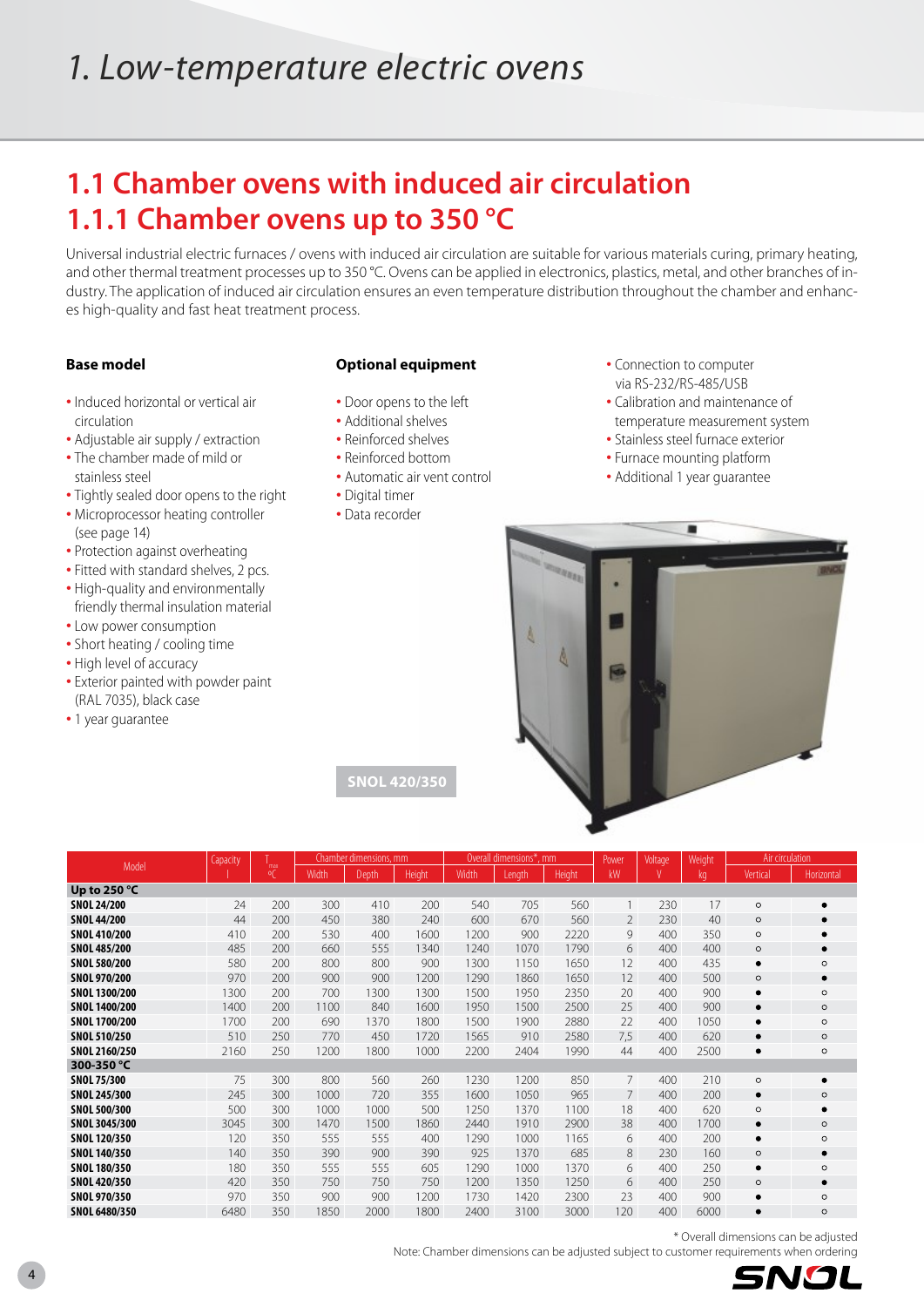### **1.1.2 Chamber ovens up to 400 - 600 °C**

Universal industrial electric ovens with induced air circulation are suitable for various materials curing, aging, annealing, stress relieving, normalising, and other thermal treatment processes up to 400 - 600 °C. Ovens can be applied in electronics, plastics, metal, and other branches of industry. The application of induced air circulation ensures an even temperature distribution throughout the chamber and enhances high-quality and fast heat treatment process.

Заваннышно

**ANGINE ANG PARTICIPATE** 

п

#### **Base model**

- Induced horizontal or vertical air circulation
- Adjustable air supply / extraction
- Chamber made of stainless steel
- Tightly sealed doors are opened to the right
- Microprocessor heating controller (see page 14)
- Protection against overheating
- Fitted with standard shelves, 2 pcs.
- High-quality and environmentally friendly thermal insulation material
- Low power consumption
- Short heating / cooling time
- High level of accuracy
- Exterior painted with powder paint (RAL 7035), black case
- 1 year guarantee

#### **Optional equipment**

- Door opens to the left
- Additional shelves
- Reinforced shelves
- Reinforced bottom
- Automatic air vent control
- Digital timer
- Data recorder
- Connection to computer via RS-232/RS-485/USB
- Calibration and maintenance of temperature measurement system
- Stainless steel oven exterior
- Furnace mounting platform
- Additional 1 year guarantee

|                      | Capacity | max            |       | Chamber dimensions, mm |        |       | Overall dimensions*, mm |        | Power           | Voltage | Weight | Air circulation |            |
|----------------------|----------|----------------|-------|------------------------|--------|-------|-------------------------|--------|-----------------|---------|--------|-----------------|------------|
| Model                |          | 0 <sup>o</sup> | Width | Depth                  | Height | Width | Length                  | Height | kW              |         | ka.    | Vertical        | Horizontal |
| 400 $\degree$ C      |          |                |       |                        |        |       |                         |        |                 |         |        |                 |            |
| <b>SNOL 140/400</b>  | 140      | 400            | 390   | 900                    | 390    | 1140  | 1700                    | 1050   | 8               | 400     | 120    | $\circ$         |            |
| <b>SNOL 180/400</b>  | 180      | 400            | 555   | 555                    | 605    | 1300  | 950                     | 1150   | 6               | 400     | 250    | $\bullet$       | $\circ$    |
| <b>SNOL 400/400</b>  | 400      | 400            | 700   | 700                    | 800    | 1560  | 1540                    | 1400   | 20              | 400     | 650    | $\circ$         |            |
| <b>SNOL 557/400</b>  | 557      | 400            | 850   | 735                    | 900    | 1580  | 1490                    | 1840   | 14              | 400     | 530    | $\bullet$       | $\circ$    |
| SNOL 735/400         | 735      | 400            | 830   | 750                    | 1490   | 1480  | 1490                    | 2400   | 35              | 400     | 1070   | ٠               | $\circ$    |
| SNOL 1730/400        | 1730     | 400            | 1200  | 1200                   | 1200   | 2030  | 1800                    | 2550   | 60              | 400     | 1620   | $\bullet$       | $\circ$    |
| 600 °C               |          |                |       |                        |        |       |                         |        |                 |         |        |                 |            |
| <b>SNOL 30/600</b>   | 30       | 600            | 300   | 450                    | 250    | 1050  | 960                     | 1150   | 6               | 400     | 250    | $\bullet$       | $\circ$    |
| SNOL 73/600          | 73       | 600            | 450   | 650                    | 250    | 1150  | 1195                    | 1600   | 8               | 400     | 400    | $\bullet$       | $\circ$    |
| <b>SNOL 180/600</b>  | 180      | 600            | 560   | 560                    | 610    | 1300  | 1110                    | 1500   | 10 <sup>2</sup> | 400     | 270    | $\bullet$       | $\circ$    |
| SNOL 290/600         | 290      | 600            | 600   | 800                    | 600    | 1820  | 1990                    | 2200   | 20 <sup>2</sup> | 400     | 630    | $\bullet$       | $\circ$    |
| <b>SNOL 300/600</b>  | 300      | 600            | 750   | 850                    | 390    | 1355  | 1400                    | 1745   | 20              | 400     | 420    | ٠               | $\circ$    |
| SNOL 360/600         | 360      | 600            | 600   | 700                    | 850    | 1250  | 1300                    | 2400   | 12              | 400     | 600    | ٠               | $\circ$    |
| <b>SNOL 970/600</b>  | 970      | 600            | 900   | 900                    | 1200   | 1730  | 1420                    | 2300   | 25              | 400     | 900    | $\bullet$       | $\circ$    |
| SNOL 1500/600        | 1500     | 600            | 1000  | 1500                   | 1000   | 1820  | 2050                    | 2240   | 30              | 400     | 1250   | $\bullet$       | $\circ$    |
| <b>SNOL 1800/600</b> | 1800     | 600            | 1000  | 1030                   | 2000   | 2000  | 2100                    | 2550   | 32              | 400     | 1750   | $\circ$         |            |

\* Overall dimensions can be adjusted

Note: Chamber dimensions can be adjusted subject to customer requirements when ordering



**SNOL 73/600**

**A LITERATURISMENT** 

**ANCHERING** 

**ANTHONY OF ALL AND AND ALL AND ADDRESS** 

ummmmmmm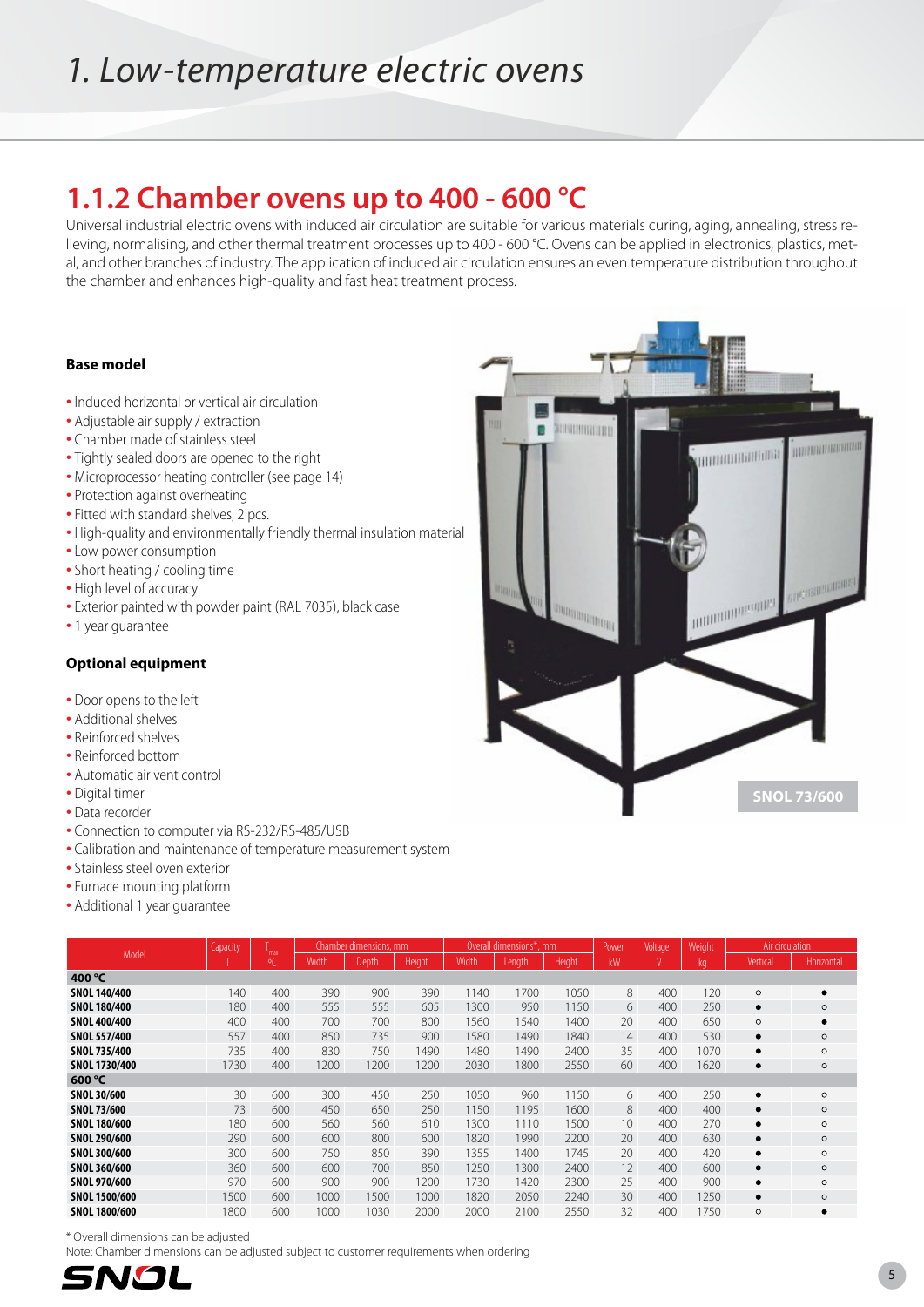### **1.2 Ovens with a removable hearth up to 600 °C**

Ovens with a removable hearth for a more comfortable loading are used for thermal processing of various overall materials up to 600 °C. Ovens are suitable for curing, primary heating, annealing, stress relieving, normalising, hardening, and other thermal treatment processes. Ovens may be applied in electronics, plastics, metal, glass, and other branches of industry. The application of induced air circulation ensures an even temperature distribution throughout the chamber and enhances high-quality and fast heat treatment process.

#### **Base model**

- Manually removable hearth rails
- Induced horizontal or vertical air circulation
- Adjustable air supply / extraction
- The chamber made of mild or stainless steel for ovens up to 350 °C
- Chamber made of stainless steel for ovens above 350 °C
- Tightly sealed doors are opened to the right
- Protection against overheating
- Microprocessor heating controller (see page 14)
- High-quality and environmentally friendly thermal insulation material
- Low power consumption
- Short heating / cooling time
- High level of accuracy
- Exterior painted with powder paint (RAL 7035), black case
- 1 year guarantee

#### **Optional equipment**

- Electromechanically removable hearth rails
- Door opens to the left
- Rack with shelves
- Automatic air vent control
- Digital timer
- Data recorder
- Connection to computer via RS-232/RS-485/USB
- Calibration and maintenance of temperature measurement system
- Stainless steel oven exterior
- Additional 1 year guarantee



|                | Capacity | max                          |       | Chamber dimensions, mm |               | Overall dimensions*, mm | Power    | Voltage       | Weight | Air circulation |      |           |                   |
|----------------|----------|------------------------------|-------|------------------------|---------------|-------------------------|----------|---------------|--------|-----------------|------|-----------|-------------------|
| Model          |          | $\mathfrak{o}(\mathfrak{g})$ | Width | Depth                  | <b>Height</b> | Width                   | Length** | <b>Height</b> | kW     |                 | ka   | Vertical  | <b>Horizontal</b> |
| Up to $250 °C$ |          |                              |       |                        |               |                         |          |               |        |                 |      |           |                   |
| SNOL 2000/150  | 2000     | 150                          | 1250  | 1450                   | 1100          | 2405                    | 4355     | 2410          | 28     | 400             | 1650 | $\bullet$ | $\circ$           |
| SNOL 730/200   | 730      | 200                          | 900   | 900                    | 900           | 1550                    | 3350     | 1500          | 12     | 400             | 300  | $\circ$   | $\bullet$         |
| SNOL 2160/200  | 2160     | 200                          | 1200  | 1800                   | 1000          | 2200                    | 2300     | 2100          | 44     | 400             | 2500 | $\bullet$ | $\circ$           |
| SNOL 10800/200 | 10800    | 200                          | 1800  | 3000                   | 2000          | 2460                    | 9300     | 3300          | 50     | 400             | 6000 | ٠         | $\circ$           |
| 300-350 °C     |          |                              |       |                        |               |                         |          |               |        |                 |      |           |                   |
| SNOL 730/350   | 730      | 350                          | 900   | 900                    | 900           | 1850                    | 4100     | 2150          | 12     | 400             | 700  | ٠         | $\circ$           |
| SNOL 730/350   | 730      | 350                          | 900   | 900                    | 900           | 1930                    | 3900     | 2150          | 35     | 400             | 1400 | $\bullet$ | $\circ$           |
| 400-600 °C     |          |                              |       |                        |               |                         |          |               |        |                 |      |           |                   |
| SNOL 730/600   | 730      | 600                          | 900   | 900                    | 900           | 1930                    | 2120     | 2120          | 35     | 400             | 1400 | $\bullet$ | $\circ$           |
| SNOL 2000/600  | 2000     | 600                          | 1250  | 1450                   | 1100          | 2405                    | 4355     | 2410          | 65     | 400             | 1620 | $\bullet$ | $\circ$           |

\* Overall dimensions can be adjusted

\*\* Dimension with removed hearth

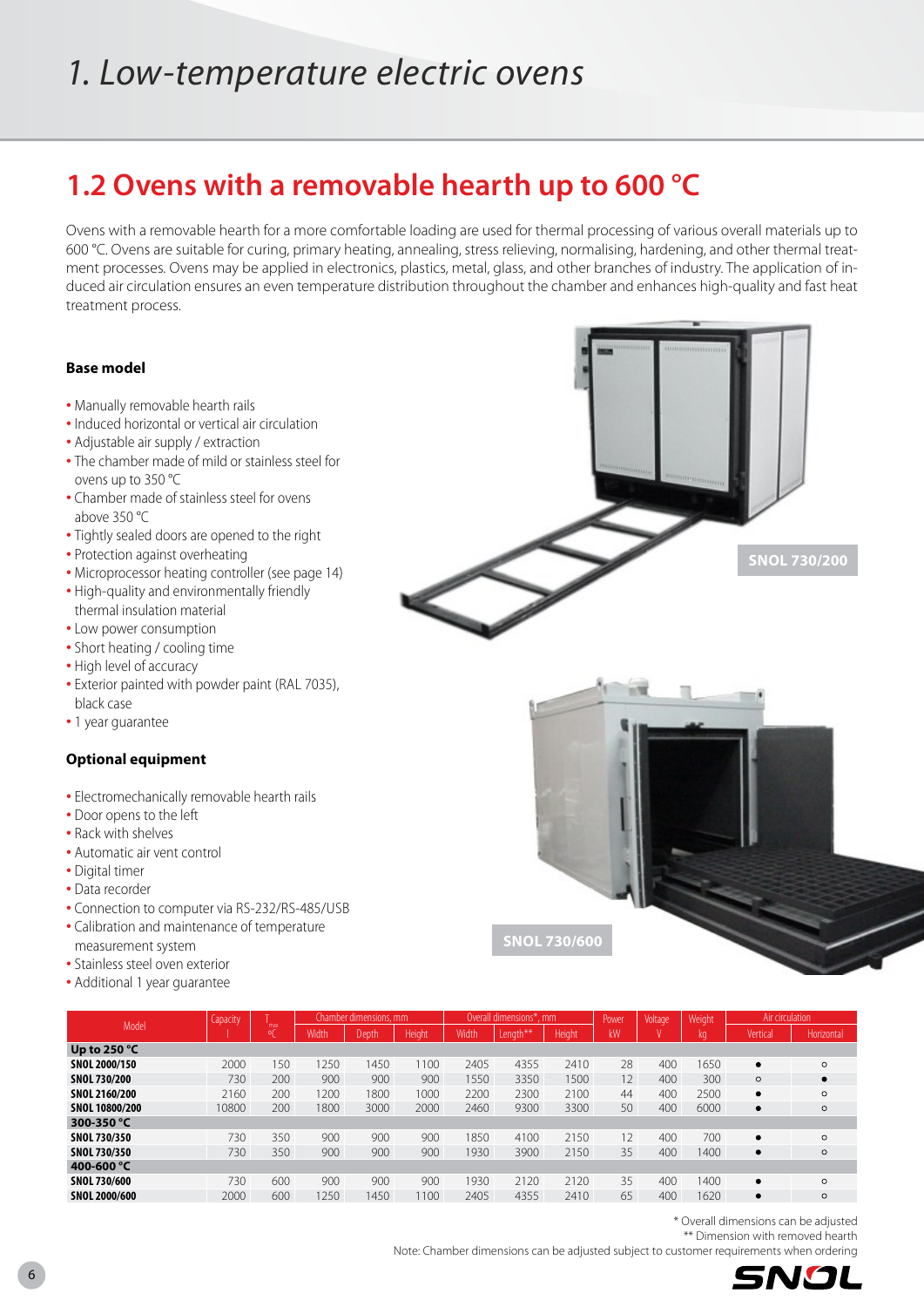# 2. High-temperature electric furnaces

### **2.1 Chamber furnaces**

High-accuracy industrial electric furnaces are suitable for hardening, stress relieving, normalising, and other thermal treatment processes up to 1300 °C. Furnaces are fitted with several door opening positions and equipped with ceramic or heat resistant steel hearth plates. Vents are provided in all products for removal of escaping gas or smoke during the thermal treatment process. The furnaces can be applied in metal, and other branches of industry.

#### **Base model**

- The chamber is made of thermal insulating blocks and bricks
- Replaceable heating elements on ceramic tubes or in channels
- Tightly sealed doors are opened to the right
- Vent on the top
- Microprocessor heating controller (see page 14)
- Protection against overheating
- Ceramic hearth plates
- High-quality and environmentally friendly thermal insulation material
- Low power consumption
- Short heating time
- High level of accuracy
- Exterior painted with powder paint (RAL 7035), black case
- 1 year guarantee

#### **Optional equipment**

- Door opens to the left
- Manual door lifting
- Electromechanical door lifting
- Turning platform for load transfer
- Reinforced bottom
- Heat resistant metal hearth plate up to 1150 °C
- Digital timer
- Data recorder
- Connection to computer via RS-232/RS-485/USB
- Calibration and maintenance of temperature measurement system
- Additional 1 year guarantee



**SNOL 165/1200**

|                     | Capacity | ' max |       | Chamber dimensions, mm |           |              | Overall dimensions*, mm |        | Power | Voltage | Weight |
|---------------------|----------|-------|-------|------------------------|-----------|--------------|-------------------------|--------|-------|---------|--------|
| Model               |          | O(    | Width | Depth                  | Height ** | <b>Width</b> | Length                  | Height | kW    |         | kq     |
| 1100 °C             |          |       |       |                        |           |              |                         |        |       |         |        |
| <b>SNOL 70/1100</b> | 70       | 1100  | 510   | 550                    | 350       | 1200         | 1210                    | 1510   | 15    | 400     | 480    |
| SNOL 450/1100       | 450      | 1100  | 600   | 750                    | 1000      | 1500         | 1360                    | 1800   | 30    | 400     | 850    |
| SNOL 510/1100       | 510      | 1100  | 810   | 1500                   | 480       | 1860         | 2160                    | 1890   | 43    | 400     | 1270   |
| SNOL 720/1100       | 720      | 1100  | 1000  | 1600                   | 450       | 2060         | 2420                    | 2050   | 50    | 400     | 1500   |
| 1200 °C             |          |       |       |                        |           |              |                         |        |       |         |        |
| SNOL 56/1200        | 56       | 1200  | 470   | 430                    | 380       | 1300         | 1100                    | 1400   | 10    | 400     | 340    |
| <b>SNOL 80/1200</b> | 80       | 1200  | 430   | 870                    | 300       | 1400         | 1695                    | 1600   | 15    | 400     | 735    |
| SNOL 80/1200        | 80       | 1200  | 430   | 420                    | 510       | 1230         | 1070                    | 1640   | 10    | 400     | 350    |
| SNOL 98/1200        | 98       | 1200  | 460   | 700                    | 350       | 1400         | 1700                    | 1800   | 21    | 400     | 980    |
| SNOL 100/1200       | 100      | 1200  | 720   | 760                    | 250       | 1570         | 1340                    | 1500   | 21    | 400     | 500    |
| SNOL 120/1200       | 120      | 1200  | 630   | 930                    | 300       | 1670         | 1700                    | 1640   | 20    | 400     | 705    |
| SNOL 165/1200       | 165      | 1200  | 560   | 850                    | 360       | 1800         | 1700                    | 1800   | 25    | 400     | 830    |
| SNOL 185/1200       | 185      | 1200  | 500   | 830                    | 500       | 1100         | 1500                    | 1640   | 37    | 400     | 600    |
| SNOL 250/1200       | 250      | 1200  | 510   | 1000                   | 530       | 1500         | 1900                    | 1800   | 31    | 400     | 600    |
| SNOL 288/1200       | 288      | 1200  | 620   | 1200                   | 420       | 1800         | 2200                    | 2000   | 31    | 400     | 1150   |
| SNOL 360/1200       | 360      | 1200  | 620   | 1200                   | 500       | 1800         | 2100                    | 1800   | 36    | 400     | 1150   |
| SNOL 430/1200       | 430      | 1200  | 620   | 1200                   | 600       | 1700         | 2100                    | 2000   | 36    | 400     | 1150   |
| SNOL 510/1200       | 510      | 1200  | 810   | 1500                   | 480       | 1860         | 2160                    | 1750   | 43    | 400     | 1270   |
| SNOL 540/1200       | 540      | 1200  | 970   | 1200                   | 530       | 2057         | 2360                    | 1800   | 50    | 400     | 1650   |
| SNOL 610/1200       | 610      | 1200  | 900   | 1200                   | 550       | 1700         | 2000                    | 1700   | 50    | 400     | 1750   |
| SNOL 1024/1200      | 1024     | 1200  | 980   | 1800                   | 800       | 1820         | 2800                    | 2200   | 75    | 400     | 2560   |
| 1300 °C             |          |       |       |                        |           |              |                         |        |       |         |        |
| SNOL 56/1300        | 56       | 1300  | 470   | 430                    | 380       | 1300         | 1100                    | 1400   | 7     | 400     | 340    |
| SNOL 72/1300        | 72       | 1300  | 450   | 600                    | 300       | 1355         | 1610                    | 1500   | 15    | 400     | 570    |
| SNOL 120/1300       | 120      | 1300  | 630   | 930                    | 300       | 1670         | 1700                    | 1640   | 20    | 400     | 705    |
| SNOL 128/1300       | 128      | 1300  | 460   | 820                    | 410       | 1430         | 1640                    | 1800   | 20    | 400     | 600    |
| SNOL 360/1300       | 360      | 1300  | 620   | 1230                   | 510       | 1770         | 2110                    | 1980   | 36    | 400     | 1150   |
| SNOL 450/1300       | 450      | 1300  | 600   | 750                    | 1000      | 1520         | 1400                    | 1800   | 30    | 400     | 850    |

\* Overall dimensions can be adjusted

\*\* Dimension without hearth plate

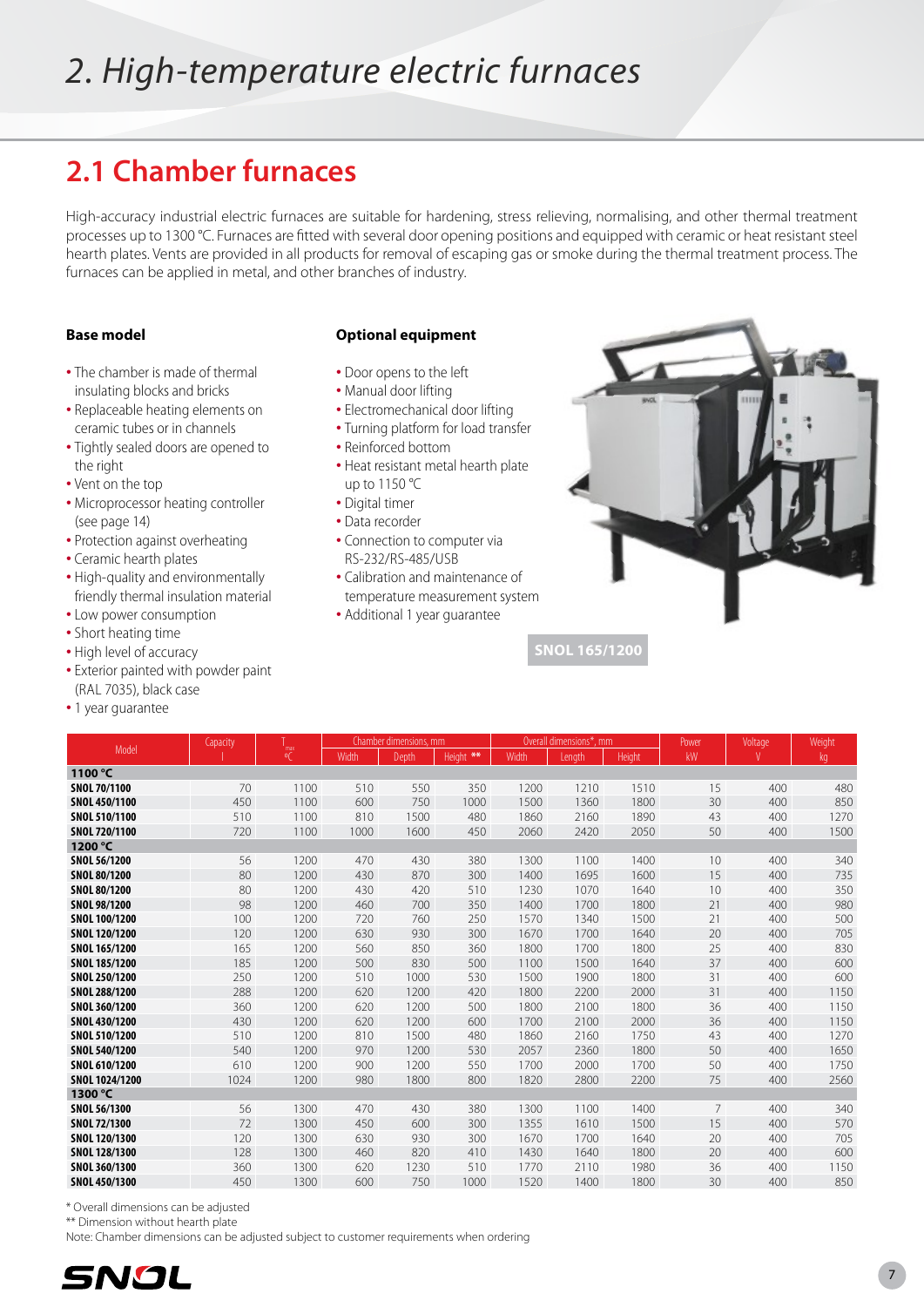# 2. High-temperature electric furnaces

### **2.2 Chamber furnaces with a removable hearth**

Firm structured furnaces with a removable hearth for a more comfortable loading are used for thermal processing of various types of materials up to 1300 °C. The furnaces are suitable for hardening, stress relieving, normalising, and other thermal treatment processes. The furnaces may be applied in metal and other branches of industry.

#### **Base model**

- Manually removable hearth rails
- Replaceable heating elements on ceramic tubes
- The chamber is made of thermal insulating blocks and bricks
- Tightly sealed door opens to the right
- Controlled vents on the top of the furnace
- Microprocessor heating controller (see page 14)
- Protection against overheating
- Ceramic hearth plates
- High-quality and environmentally friendly thermal insulation material
- Low power consumption
- Short heating time
- High level of accuracy
- Exterior painted with powder paint (RAL 7035), black case
- 1 year guarantee

#### **Optional equipment**

- Electromechanically removable hearth rails
- Door opens to the left
- Electromechanical door lifting
- Heat resistant metal hearth plate up to 1150 °C
- Digital timer
- Data recorder
- Calibration and maintenance of temperature measurement system
- Connection to computer via RS-232/RS-485/USB
- Additional 1 year guarantee





|                         | Capacity |           |       | Chamber dimensions, mm |                       |       | Overall dimensions*, mm |               | Power | Voltage | Weight |
|-------------------------|----------|-----------|-------|------------------------|-----------------------|-------|-------------------------|---------------|-------|---------|--------|
| Model                   |          | max<br>00 | Width | Depth.                 | <b>Height</b><br>$**$ | Width | Length***               | <b>Height</b> | kW.   |         | kq     |
| Up to 1100 $^{\circ}$ C |          |           |       |                        |                       |       |                         |               |       |         |        |
| SNOL 1440/900           | 1400     | 900       | 1000  | 1600                   | 1000                  | 2000  | 6700                    | 2600          | 120   | 400     | 3500   |
| SNOL 3500/1100          | 3500     | 1100      | 1440  | 2500                   | 1000                  | 2400  | 8600                    | 2600          | 120   | 400     | 4500   |
| 1200 $\degree$ C        |          |           |       |                        |                       |       |                         |               |       |         |        |
| SNOL 1470/1200          | 1470     | 1200      | 980   | 1500                   | 1000                  | 2000  | 6500                    | 2400          | 95    | 400     | 2100   |
| SNOL 3500/1200          | 3500     | 1200      | 1440  | 2500                   | 1000                  | 2400  | 8600                    | 2600          | 120   | 400     | 3500   |
| 1300 $\degree$ C        |          |           |       |                        |                       |       |                         |               |       |         |        |
| SNOL 1700/1300          | 1700     | 1300      | 960   | 1900                   | 940                   | 1720  | 6900                    | 1900          | 110   | 400     | 3200   |
| SNOL 2200/1300          | 2200     | 1300      | 1000  | 2450                   | 1000                  | 2400  | 8500                    | 2400          | 70    | 400     | 4100   |
| SNOL 3500/1300          | 3500     | 1300      | 1440  | 2500                   | 1000                  | 2400  | 8600                    | 2600          | 120   | 400     | 4500   |
| SNOL 6100/1300          | 6100     | 1300      | 1500  | 3000                   | 1200                  | 2800  | 12000                   | 2600          | 110   | 400     | 5200   |

\* Overall dimensions can be adjusted

\*\* Dimension be hearth plates

\*\*\* Dimension with removed hearth

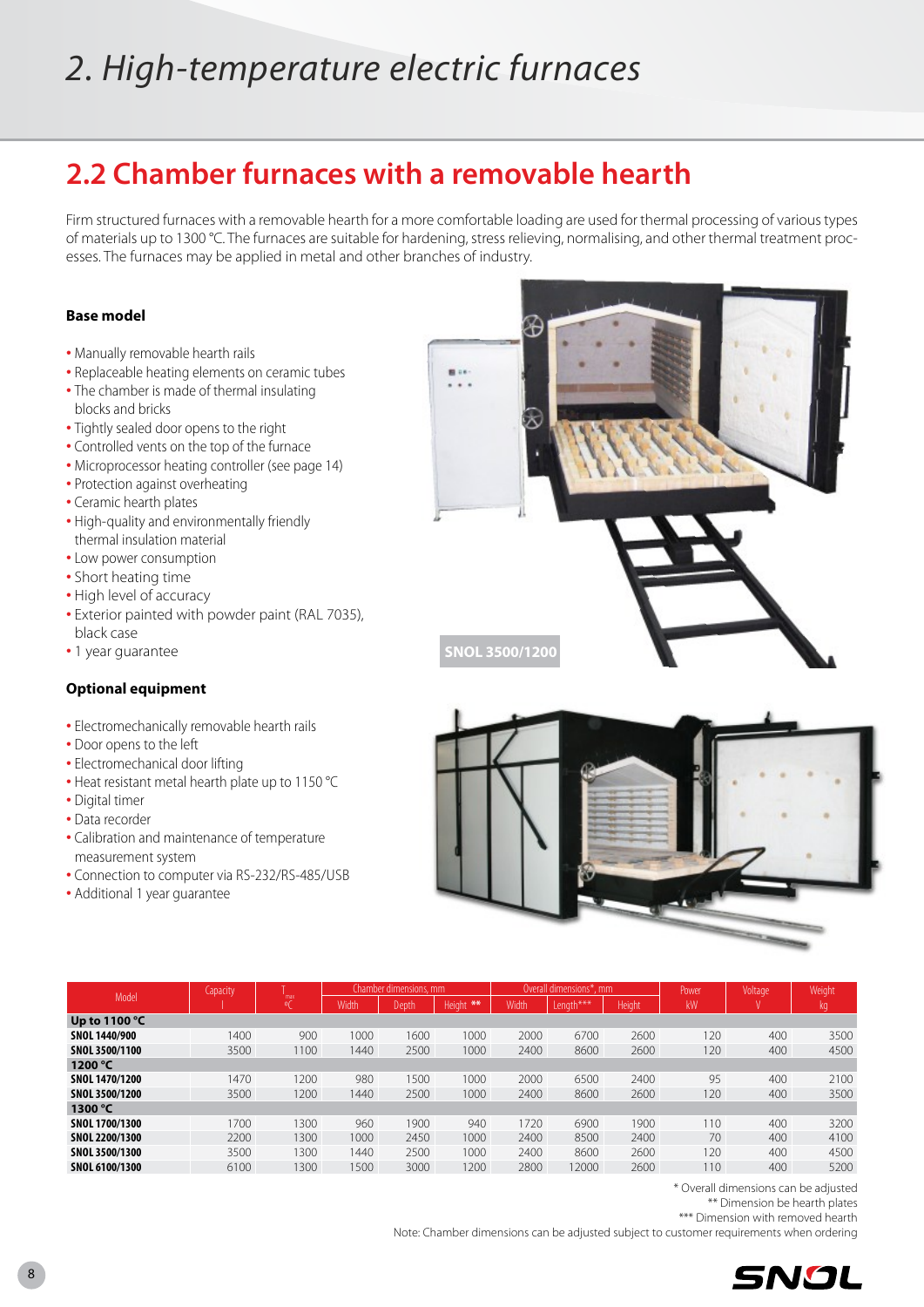# 3. Other thermal processing equipment

### **3.1 Crucible melting furnaces**

High temperature furnaces are suitable for melting aluminium, zinc, copper, bronze, and other base metals. Metal melting is carried out in crucibles; an emergency release for molten material is designed at the furnace bottom through the mounted ceramic tube.

#### **Base model**

- The chamber is made of thermal insulating blocks and bricks
- Manually sealed lid
- Heating elements in channels on ceramic tubes
- Crucible heating throughout all the dimension
- An emergency load release at the furnace bottom
- Microprocessor heating controller (see page 14)
- Protection against overheating
- High-quality and environmentally friendly thermal insulation material
- Low power consumption
- Short heating time
- High level of accuracy
- Exterior painted with heat resistant paints
- 1 year guarantee

#### **Optional equipment**

- Crucible
- Digital timer
- Data recorder
- Connection to computer via RS-232/RS-485/USB
- Calibration and maintenance of temperature measurement system
- Additional 1 year guarantee



ш

|               | <b>Capacity</b> |     | <b>Chamber dimensions.</b> | mm            |                 | "Overall dimensions" | mm ."               | In<br>r ovver | <b>Voltage</b> | <b>Weight</b>              |
|---------------|-----------------|-----|----------------------------|---------------|-----------------|----------------------|---------------------|---------------|----------------|----------------------------|
| Model         |                 |     | Diameter                   | <b>Height</b> | Width           | Lenath               | Height <sup>'</sup> | kW            |                |                            |
| SNOL 110/1100 | $110^{-1}$      | 100 | 660                        | 700           | 1250<br>$-0.00$ | 1340                 | 1700                | 30            | 400            | $\sim$ 1 $\sim$<br>7 I U I |

**SNOL 110/1100**

\* Overall dimensions can be adjusted

Note: Chamber dimensions can be adjusted subject to customer requirements when ordering.

### **3.2 Hardening tanks**

Quenching tank is designed for metal components hardening. It is s It can be fitted with the turning platform for the raw material trans the quenching tank.

#### **Base model**

- Pneumatic unloading and lifting mechanism
- Vertical load transfer during cooling process
- Tank interior is made of stainless steel
- Exterior painted with powder paint (RAL 7035), black case

#### **Optional equipment**

• Turning platform for load transfer

| suitable for various cooling agents.<br>fer from the hardening furnace to |                    |
|---------------------------------------------------------------------------|--------------------|
|                                                                           |                    |
|                                                                           |                    |
|                                                                           | <b>SNOL 1000/-</b> |

|             | Capacity          | r dimensions. mm :<br>наг |                    |        | Overall dimensions* | Weight |        |               |
|-------------|-------------------|---------------------------|--------------------|--------|---------------------|--------|--------|---------------|
| Model       |                   | <b>Width</b>              | Depth <sup>1</sup> | Height | <b>Width</b>        | Lenath | Height |               |
| SNOL 1000/- | 000<br><b>UUU</b> | 1345                      | 1060               | 840    | 1630                | 460    | 1070   | $\cap$<br>32U |

\* Overall dimensions can be adjusted

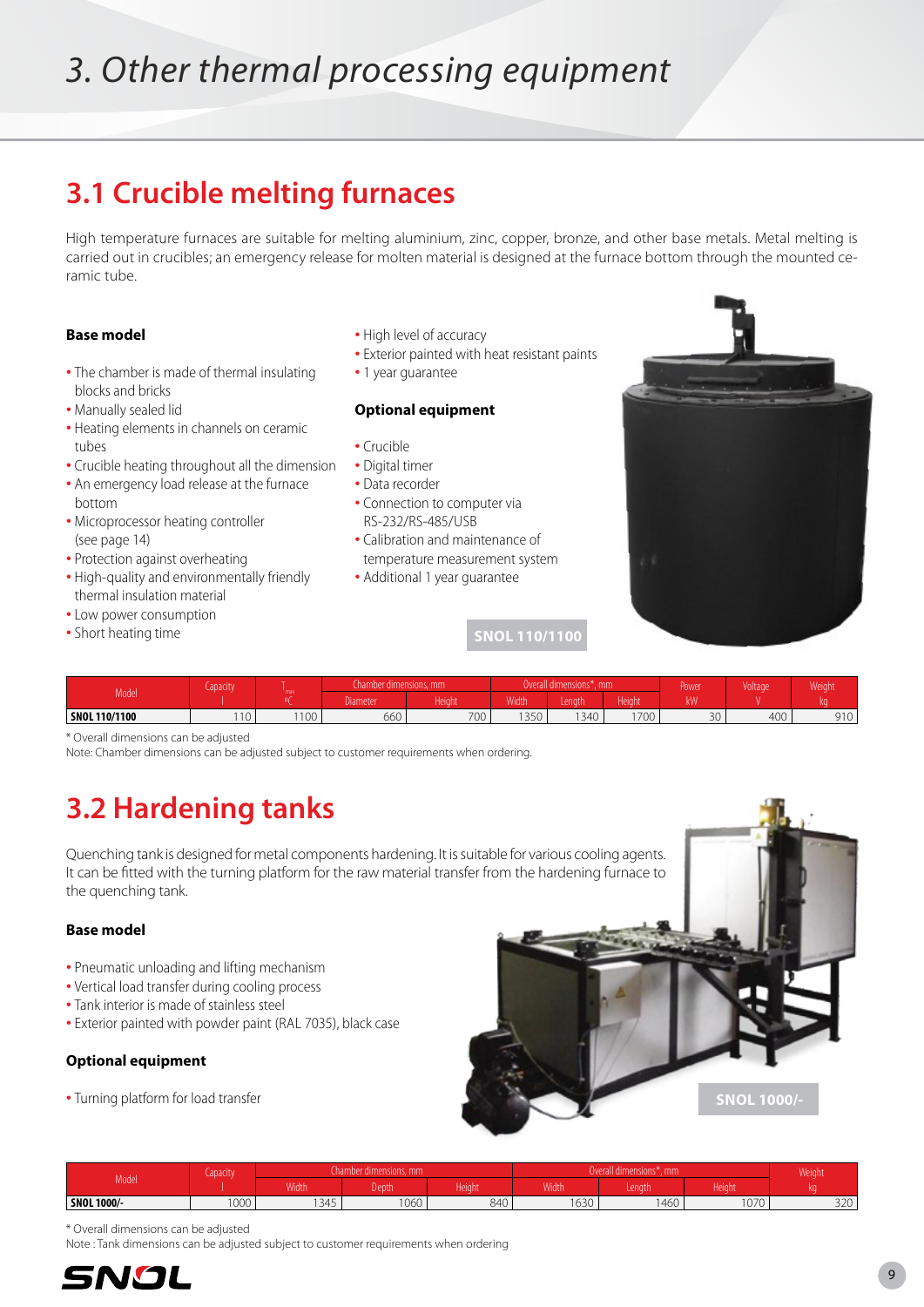## 4. Customized thermal processing equipment designed to customer specification

The company designs and manufactures specialised technologically advanced thermal processing equipment of varying complexity based on customers' requirements. A highly qualified professional team with many years experience in thermal processing equipment design and manufacturing, is capable of producing tailor-made technical solutions for project implementation and ensures high quality and reliability of the unit.

### **4.1 Shaft electric furnace SNOL 600/900**

#### **Purpose**

For metal components carbonisation (cementation) and hardening processes in oxidation and reduction environment

**Operating temperature** – up to 900 °C **Capacity** – 600 l

#### **Product features**

- Induced air circulation
- Adjustable carbonisation agent concentration in the chamber
- Automatic furnace lid opening
- Double sealing
- Retort and diffuser are made of heat-resistant stainless steel
- Additional heating element control



### **4.2 Shaft electric furnace SNOL 40/1000**

#### **Purpose**

For thermal treatment of metal barrels

**Operating temperature** – up to 1000 °C **Capacity** – 40 l

#### **Product features**

- Load is suspended on the furnace lid
- Adjustable load lifting and lowering speed
- Automatic furnace lid opening by means of rotating device
- The furnace chamber is protected by the heat-resistant stainless steel panels
- Additional heating element control

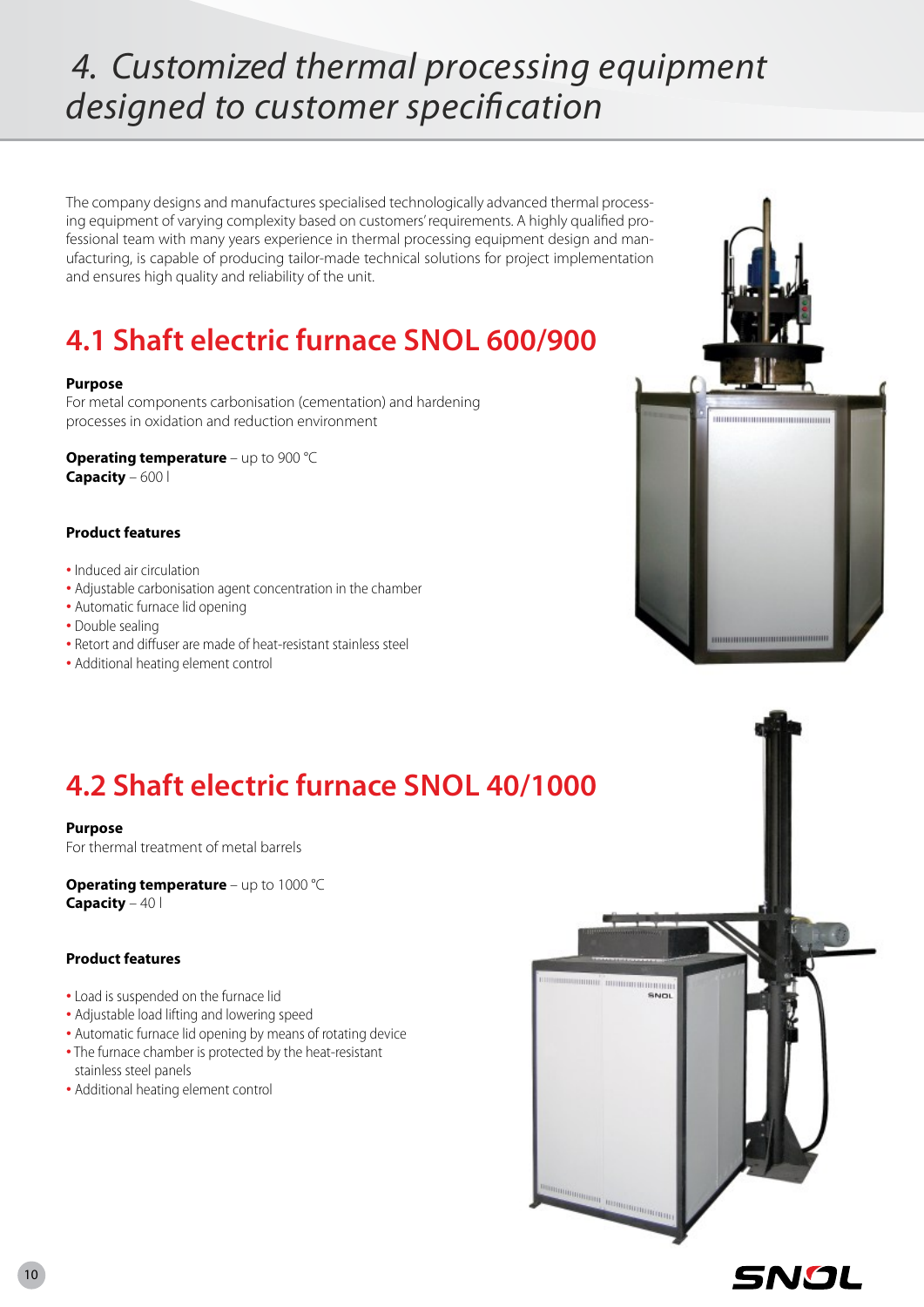#### 4. Customized thermal processing equipment . designed to customer specification

### **4.3 Conveyor-type furnace SNOL 500/100**

#### **Purpose**

For metal products curing after washing process

**Operating temperature** – up to 100 °C **Productivity** – 3000 kg/h

#### **Product features**

- Induced air circulation
- Separate zones for adjustable temperature configurations, heating and cooling
- Belt-conveyor with adjustable uniform speed
- Stainless steel tube
- Automatic control system



### **4.4 Conveyor-type furnace SNOL 840/1000**

**Purpose** For solid ingots annealing

**Operating temperature** – up to 1000 °C **Productivity** – 400 - 630 kg/h

#### **Product features**

- Adjustable uniform conveyor speed  $(2.5 - 6.0$  m/h)
- Roller conveyor, made of heat-resistant stainless steel
- Additional heating element control



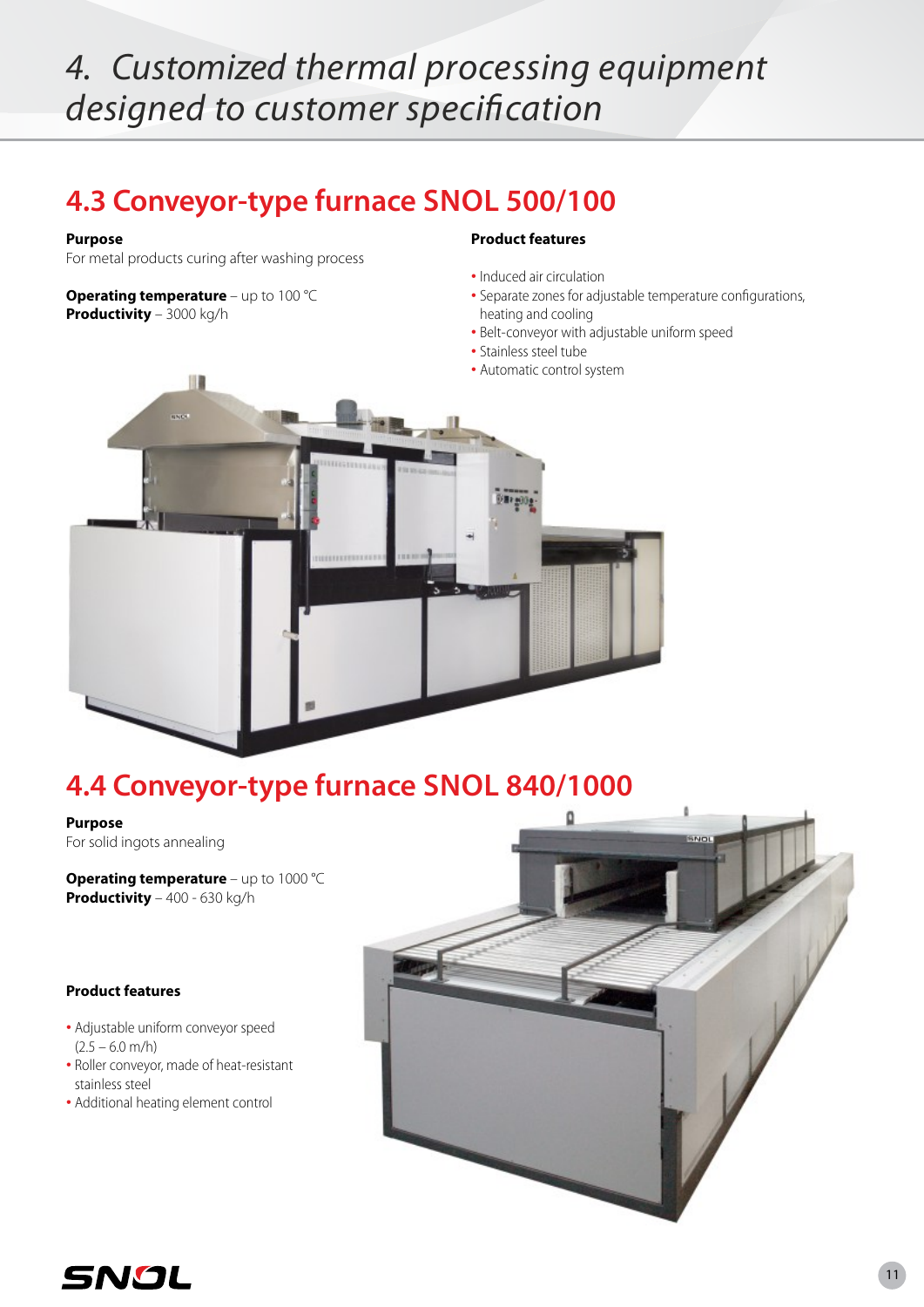## 4. Customized thermal processing equipment designed to customer specification

### **4.5 Chamberfurnace for explosive environment SNOL 1560/200**

#### **Purpose**

For electric motor stator drying after varnishing process

**Operating temperature** up to 200 °C **Capacity** –  $1,5$  m<sup>3</sup>

#### **Product features**

- Conforms to EN1539 requirements
- Adjustable airflow volume in the chamber
- Additional chamber temperature distribution control
- Electrical appliances and fittings for operation in environments
- The control panel in a separate non-explosive room
- The chamber is made of stainless steel
- Special load transportation trolleys



### **4.6 Chamber furnace SNOL 590/1500 with a removable hearth**

#### **Purpose**

For technical ceramic industry

**Operating temperature** up to 1500 °C **Capacity** – 590 l

#### **Product features**

- Electromechanical hearth removal
- Load protection against overheating
- Additional heating element control



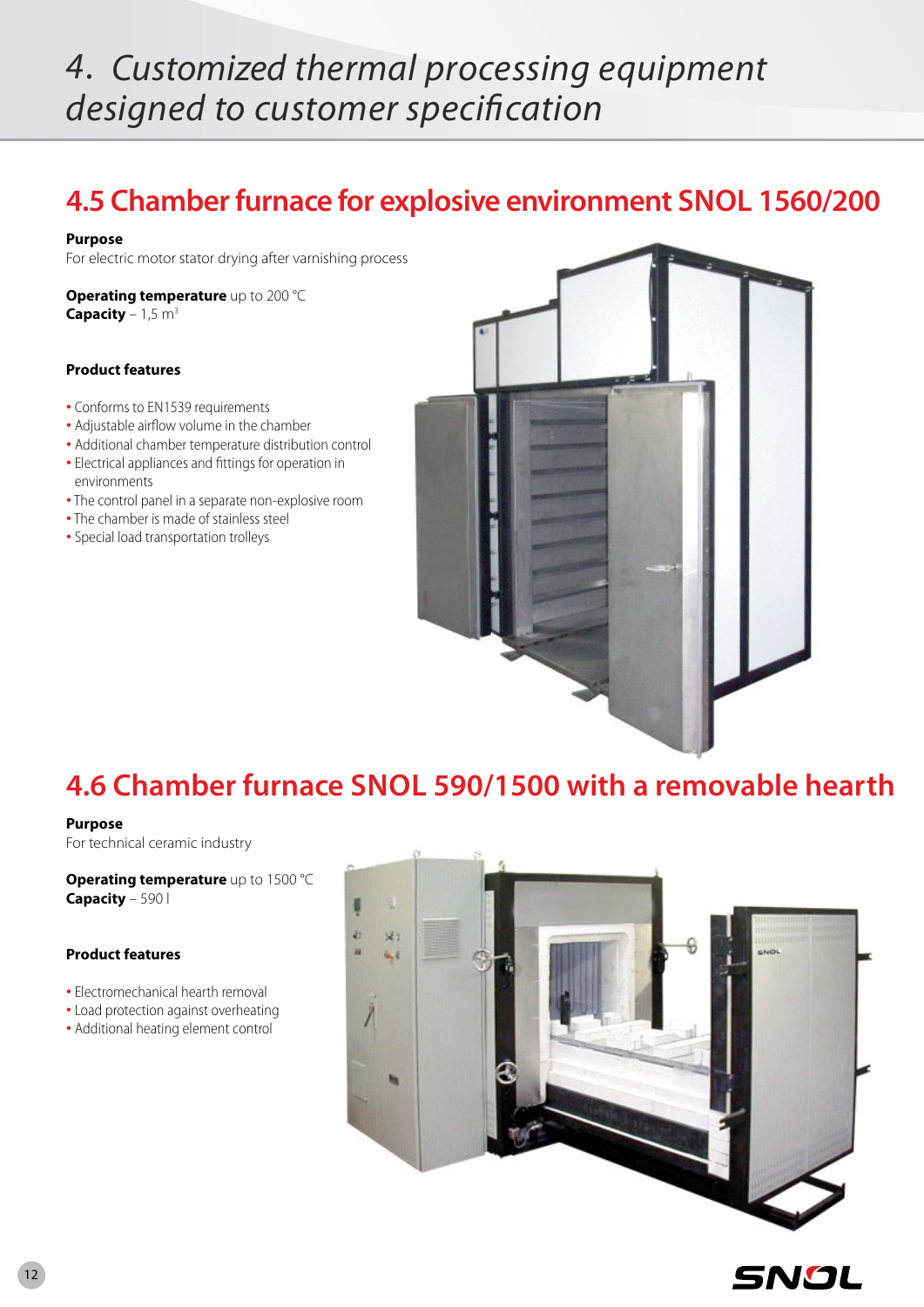#### . 4. Customized thermal processing equipment designed to customer specification

### **4.7 Furnace for lamination of sails SNOL 15840/150**

#### **Purpose**

For sailing boat sails lamination

**Operating temperature** – up to 150 °C **Capacity** –  $16 \text{ m}^3$ 

#### **Product features**

- Induced air circulation
- Horizontal airflow
- Controlled cooling process
- Pulling-out load transportation device
- Vacuum pump connector



### **4.8 Varnishing tank SNOL 370/20**

#### **Purpose**

For protective polishing of electric motor stator windings

**Operating temperature** – up to 20 °C **Capacity** – 370 l

#### **Product features**

- Made of stainless steel
- Loading on the retort
- Loaded retort is lifted or lowered electromechanically, by ensuring uniform linear speed
- Operating vapour extraction ventilation

### **4.9 Diffusion furnace chamber**

#### **Purpose**

Diffusion furnace heater used in semiconductor industry

**Operating temperature** up to 1300 °C

#### **Product features**

• Design and manufacture for customized thermal treatment installations





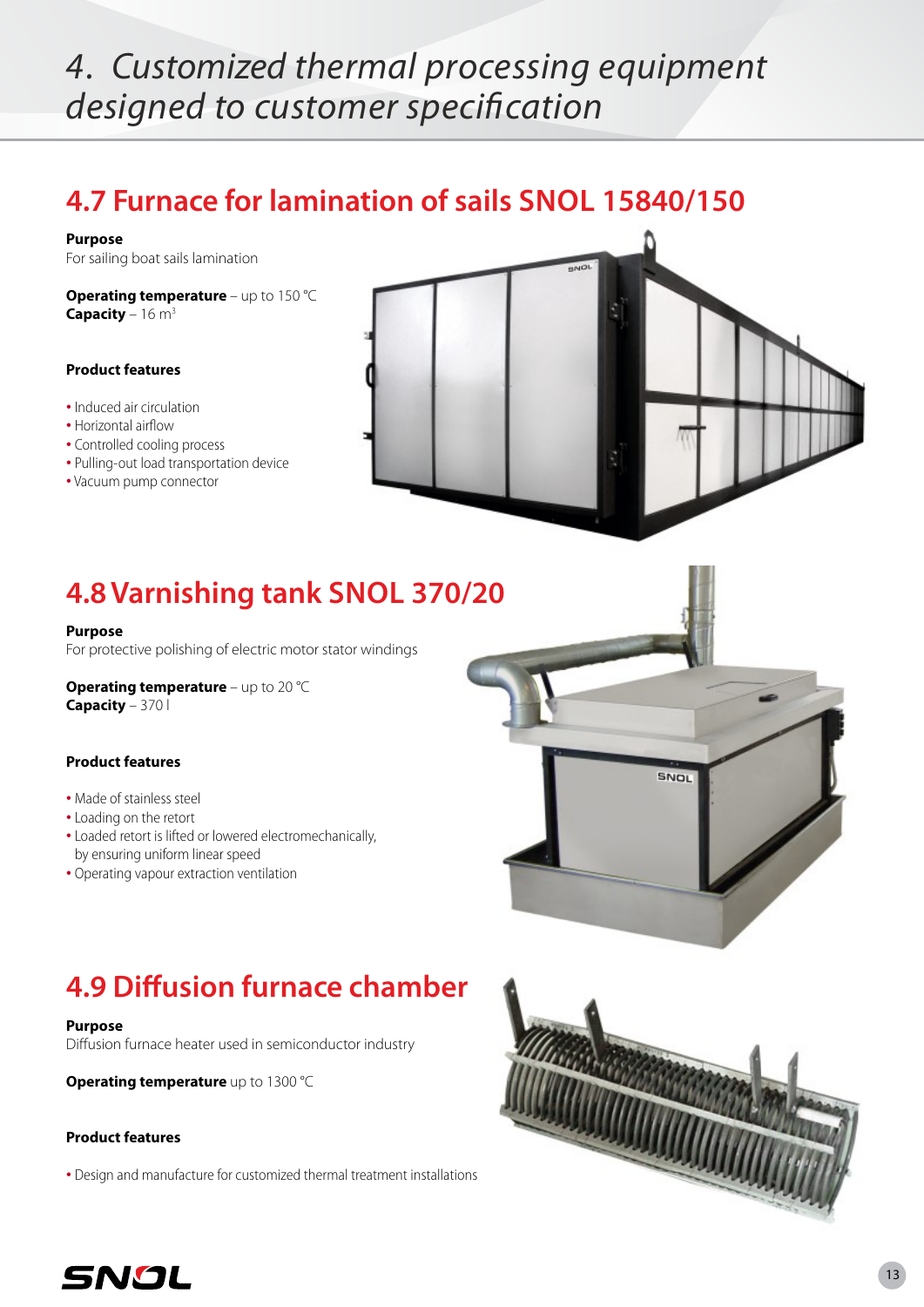### 5. Control devices

### **5.1 Temperature controllers**

SNOL products are equipped with high-precision digital microprocessor Omron or Eurotherm temperature controllers fitted with self-tuning and manual PID settings. Temperature measurement is supported by thermocouple. The customer can select a basic or programmable temperature controller, which offers up to 32 programming segments (rate of temperature rise or decrease control, maintenance of preset temperature, automatic shutdown). A wide range of devices allows to select the most appropriate controller for your process.

| <b>Omron E5CC</b> | <b>Omron E5CC-T</b> | Eurotherm 3208         | Eurotherm 3216           |
|-------------------|---------------------|------------------------|--------------------------|
|                   |                     | <b>EUROTHERM</b><br>四次 | <b>EUROTHERM</b><br>3216 |

|                   | Programmable | Number of<br>programs | Number of steps<br>in program | Computer port | Control metod |              | Control signal |                  |                      |
|-------------------|--------------|-----------------------|-------------------------------|---------------|---------------|--------------|----------------|------------------|----------------------|
| Model             |              |                       |                               |               | PID           | ON/OF        | Type           |                  |                      |
|                   |              |                       |                               |               |               |              | Relay          | Voltage<br>12VDC | Nubers of<br>outputs |
| <b>Omron E5CC</b> | $\circ$      | $1*$                  | 2                             |               |               |              |                |                  | 4                    |
| Omron E5CC-T      |              | 8                     | 32                            |               |               |              |                |                  |                      |
| Eurotherm 3208    |              | 5                     | 8                             | $\mathbf{L}$  |               | $\mathbf{I}$ | $\mathbf{L}$   |                  |                      |
| Eurotherm 3216    | o            | $1*$                  | 2                             | $\circ$       |               |              |                |                  |                      |

∗ Basic 2-stage software

### **5.2 Touch screen Omron E5CN-HT V1.1\_EN**

Omron E5CN-HT V1.1\_EN is touch screen panel for programming and controlling processes of furnaces. The main purpose of the device is to relieve, simplify and broaden control of the furnaces. This device also has representation of process data in graphics – text format on the display. The main window shows necessary data of working parameters, auxiliary windows are for observing processes in graphic format in live or remote data.

#### **Main features:**

- Full and clear controlling of temperature controller
- Controlling mode choice: programmable task graph or main work with constant temperature
- Multiple language entry (ability to install necessary language)
- Data collection and export to computer via USB (e.g. Microsoft Excel format).



| 1023                           |
|--------------------------------|
|                                |
| ü<br>Program<br>2<br>Step<br>o |
| <b>STOP</b>                    |
|                                |

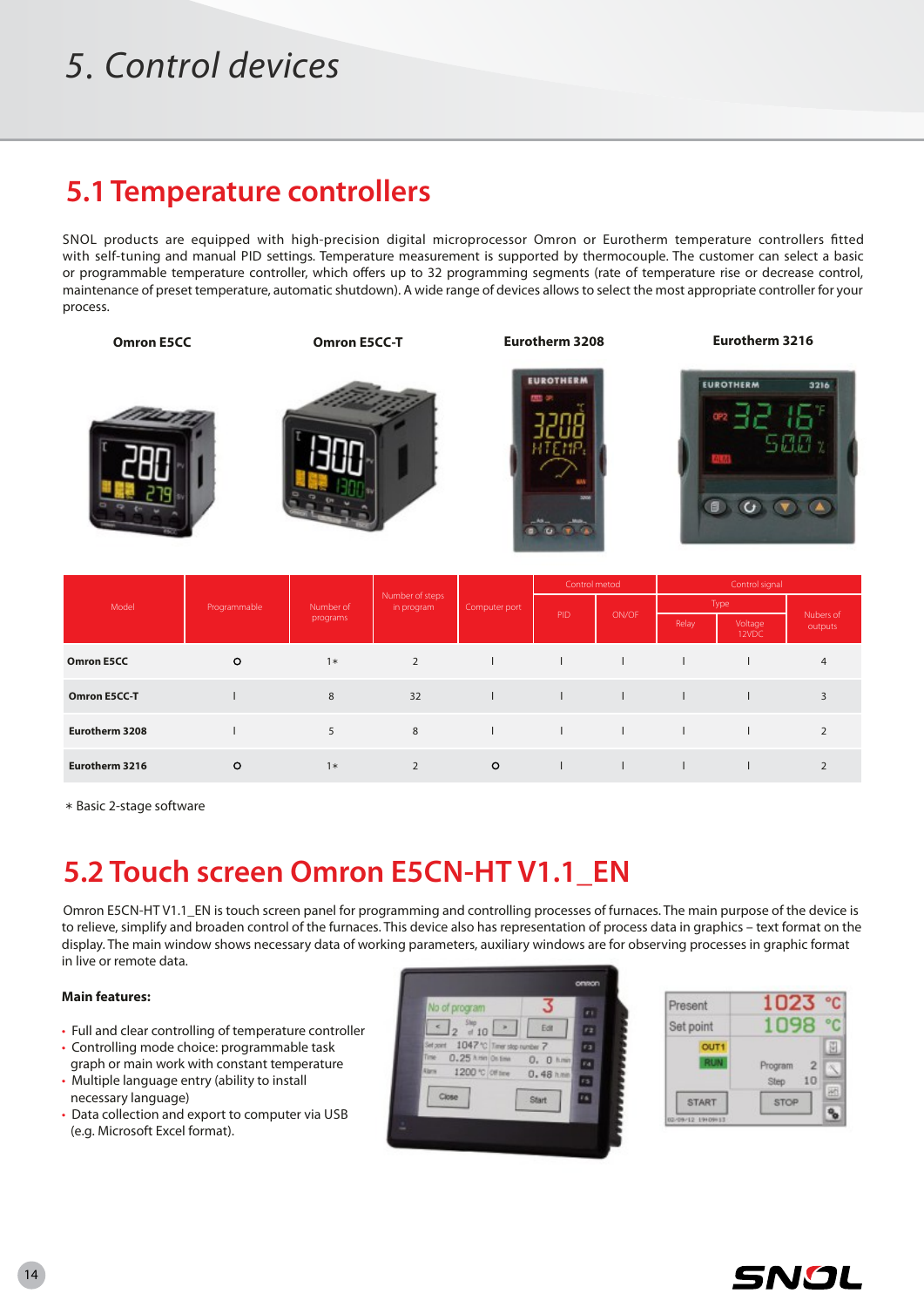# 4. Control devices 5. Control devices

### **5.3 Data recorder Eurotherm 6100E**

Data recorder Eurotherm 6100 E is ideal for basic visualisation and recording requirements. The 6100E has a full color display and utilises touch screen technology for clear and intuitive configuration and operation. It further supports a USB port as standard to enable the use of a mouse, keyboard or bar code scanner. Data can be moved manually or automatically archived to multiple locations: removable media, network servers or the Eurotherm Review database on a PC. The recorder can easily be integrated into a larger system and data files can be transferred across the network.

#### **Main features:**

- Advanced data security and archiving
- 5.5", 1/4 VGA, Color touch screen display
- Designed for network and stand alone use
- FTP client and server
- Live, remote data viewing and configuration
- 125ms parallel sampling.



### **5.4 Computer software SNOL 12 V.1**

SNOL 12 V.1 is computer software for data recording, viewing and configuring the temperature controller running your thermal treatment process. The software is designed for Windows operating system. Computer software allows simply run, review and display charts on thermal process temperatures and other settings.

#### **Main features:**

- Up to 128 controllers connection
- Supports up to 4 computer ports
- Control of device parameters and programs via computer
- Live, remote data viewing and configuration
- Graphical representation of the data
- Data export to Microsoft Excel format
- Ability to observe the process in a distance by internet
- Connections RS-232 and RS-485.
- Multiple language entry (ability to install necessary language).



### **5.5 Timer Galaxy**

The main function of the timer is remote start of the furnace. The timer works in real-time. During the operation, the output contact of the timer is operated according to the settings of the dial-switches. However, at all time it is possible to manually override this operation for each channel individually.

#### **Main features:**

- Start and stop 24 hour / 7 day oven operation
- Stores up to 20 programs with up to 10 ON and 10 OFF events/day
- Manual 3-way override
- 16 Amp, 277 VAC resistive SPDT output contacts
- Reserve carryover: 3 years (Non-replaceable battery)
- Manual Daylight Time Changeover
- 3 languages option
- Available only with Omron devices.